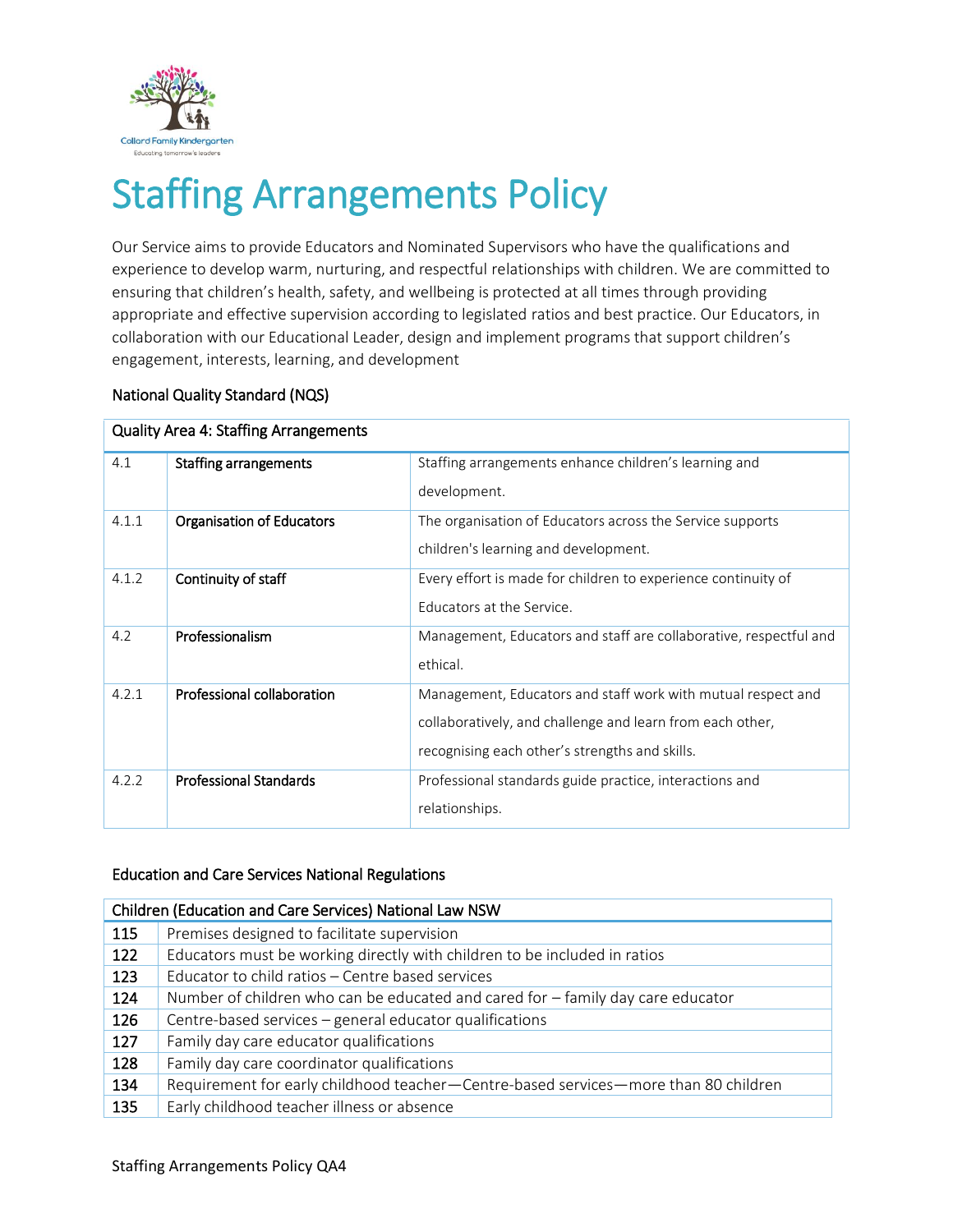

| 136 | First Aid qualifications                                                                 |
|-----|------------------------------------------------------------------------------------------|
| 145 | Staff Record                                                                             |
| 146 | Nominated Supervisor                                                                     |
| 147 | <b>Staff Members</b>                                                                     |
| 148 | <b>Educational Leader</b>                                                                |
| 149 | Volunteers and Students                                                                  |
| 150 | Responsible Person                                                                       |
| 151 | Record of Educators working directly with children                                       |
| 152 | Record of access to early childhood teachers                                             |
| 173 | Prescribed information to be displayed                                                   |
|     |                                                                                          |
| 241 | Persons taken to hold an approved early childhood teaching qualification                 |
| 242 | Persons taken to be early childhood teachers                                             |
| 243 | Persons taken to hold an approved diploma level education and care qualification         |
| 244 | Persons taken to hold an approved certificate III level education and care qualification |
| 372 | Educator to child ratio-pre-kindergarten program or kindergarten program provided by a   |
|     | school                                                                                   |
| 373 | Early childhood teachers—pre-kindergarten program or kindergarten program provided by a  |
|     | school                                                                                   |
| 379 | Educators required to be early childhood teachers                                        |

## Related Policies

| Code of Conduct Policy                  |  |  |
|-----------------------------------------|--|--|
| <b>Child Protection Policy</b>          |  |  |
| <b>Supervision Policy</b>               |  |  |
| Privacy and Security Policy             |  |  |
| In-Service and Staff Development Policy |  |  |
| Responsible Person Policy               |  |  |
| <b>Student and Volunteers Policy</b>    |  |  |

# **PURPOSE**

To ensure our Service adheres to the National Education and Care Service Regulation as we maintain compliance with qualifications and ratio requirements.

# **SCOPE**

This policy applies to staff, management, students, and volunteers at the Service.

# IMPLEMENTATION

Our Service will endorse the appropriate number of educators to children, taking into consideration qualification requirements and experience, which meet National Regulations and Standards.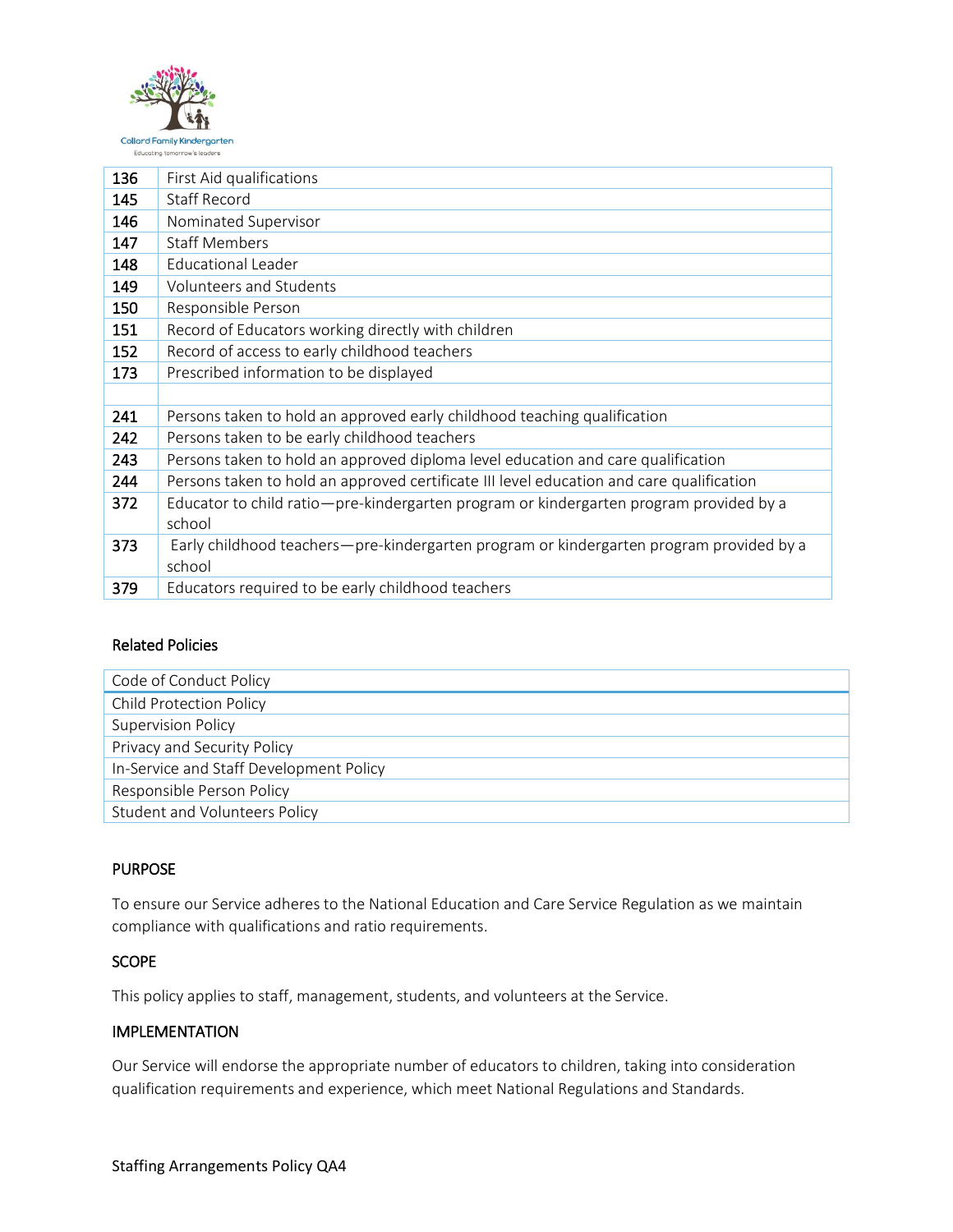

## Qualifications for Centre based Services with children preschool age or under

- Our Service will comply with the National Quality Framework and ensure 50 percent of Educators meet the relevant Diploma qualification requirement, or be actively working towards an approved diploma level education and care qualification.
- All other Educators are required to have at least an approved certificate III level education and care qualification or be actively working towards their qualification.

## Actively working towards:

Definition: An Educator who is enrolled in a course for an approved Early Childhood qualification.

- The Educator is required to provide documentary evidence of their course, training plan and progress towards completion of the course.
- Individuals actively working towards an approved qualification may be counted towards qualification requirements.
- Our Service will ensure we communicate with the Educator's RTO to ensure the Educator successfully completes their qualification.
- We will support the Educator in completing their qualification through mentoring and assistance.

# Early Childhood Teacher

An Early Childhood Teacher Is a person with an approved early childhood teaching qualification in accordance with ACECQA. A record must be kept containing the period the early childhood teacher is working directly with children.

 Our Service will comply and will engage and have access to an Early Childhood Teacher based on the number and age of children at the Service.

## Educational Leader

The Educational Leader has an influential role in inspiring, motivating, affirming and challenging or extending the practice and pedagogy of Educators. It is a joint endeavour involving inquiry and reflection, which can significantly impact on the important work Educators do with children and families.

- The Approved Provider will nominate a qualified and experienced Educator to take on the Educational Leader role and responsibilities.
- The Educational Leader will keep a record about how they mentor and guide Educators of the Service to ensure continuous improvement.
- The Educational Leader will guide Educators to provide a compliant program.

#### Staffing Arrangements Policy QA4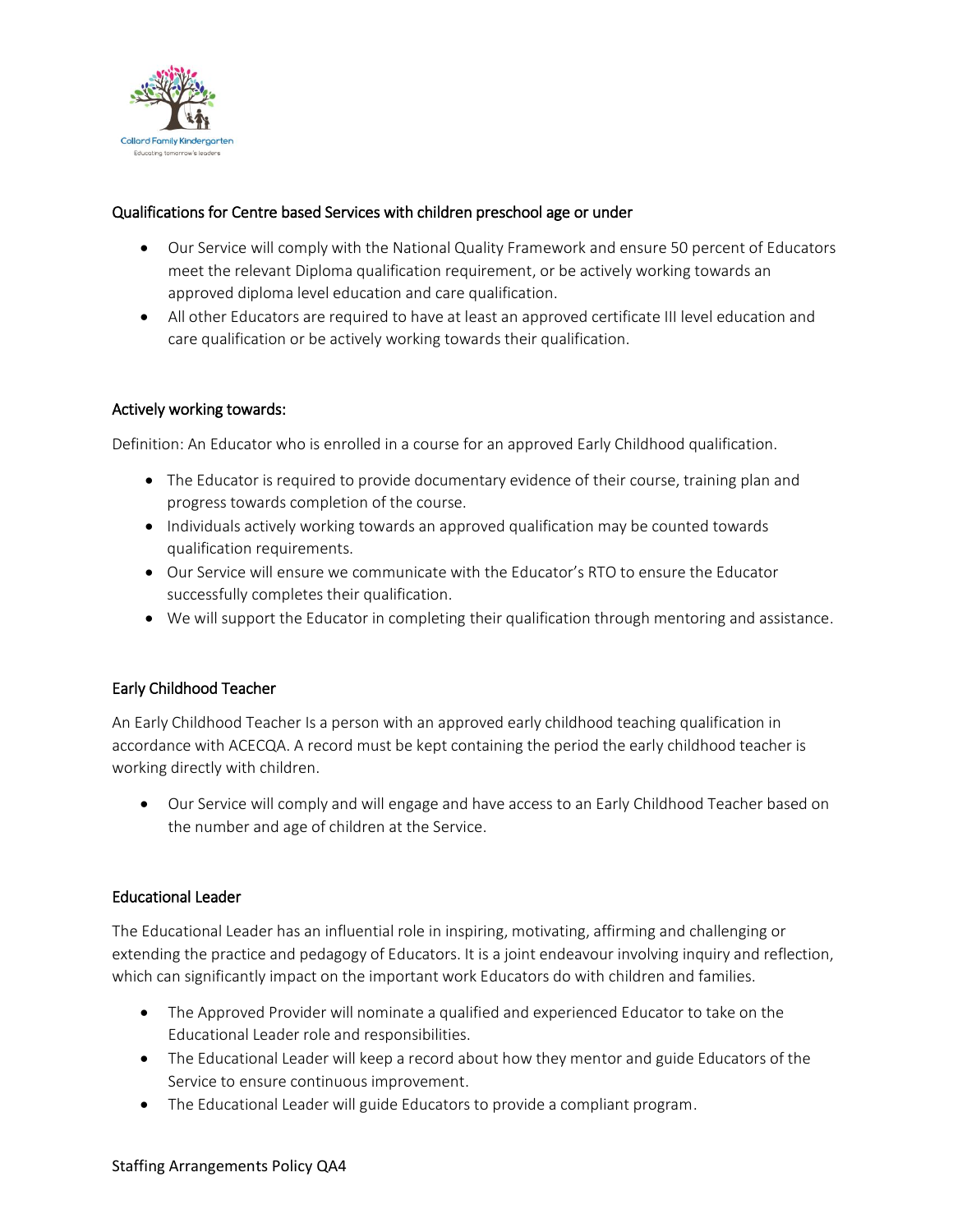

## Nominated Supervisor

The Nominated Supervisor is a suitable person appointed by the Approved Provider who is placed in dayto-day management of an approved Service. Nominated Supervisors have a range of responsibilities under the National Law and Regulations including programming, supervision and safety of children, entry to and exit from the premises, food and beverage, administration of medication, excursions, staffing, sleep and rest.

- The Nominated Supervisor is responsible for the day-to-day management of the Service, ensuring compliance with the National Law, Regulations and National Standards.
- The Nominated Supervisor will accept the role in writing, to ensure they have a clear understanding about their role and responsibilities.
- The Nominated Supervisor will ensure the Service program is reflective of the approved learning framework, incorporate the children's developmental needs, interests and experiences and consider the individual differences of each child.
- The Nominated Supervisor will adhere to Service policies ensuring a safe and healthy environment is provided.

## Responsible Person

A Responsible Person is required to be physically present at the Service at all times that children are being educated and cared for. The Responsible Person will be the Approved Provider, or a person with management or control placed in day-to-day charge of the Service. The Responsible Person must be at least 18 years old and have adequate knowledge and understanding of the provision of education and care to children.

- Our Service will ensure there is always a Nominated Supervisor or Responsible Person on the premises when children are being educated and cared for.
- Our Service will clearly communicate the Responsible Person on duty, which will be displayed in the foyer area for families, educators, staff and visitors.
- The Responsible Person will adhere to Service policies and procedures and maintain a safe and healthy environment for children.
- The Responsible Person will always act with professionalism when dealing with children, educators, visitors and families.

# Approved First Aid Qualifications

- Educators and Management are required to have an ACECQA approved first aid qualification, anaphylaxis management, and emergency asthma management training. Approved qualifications are published on the ACECQA website.
- It is the Staff and Educators responsibilities to ensure they maintain up to date First Aid, Asthma, and Anaphylaxis Training, providing the Service with the certificate of completion.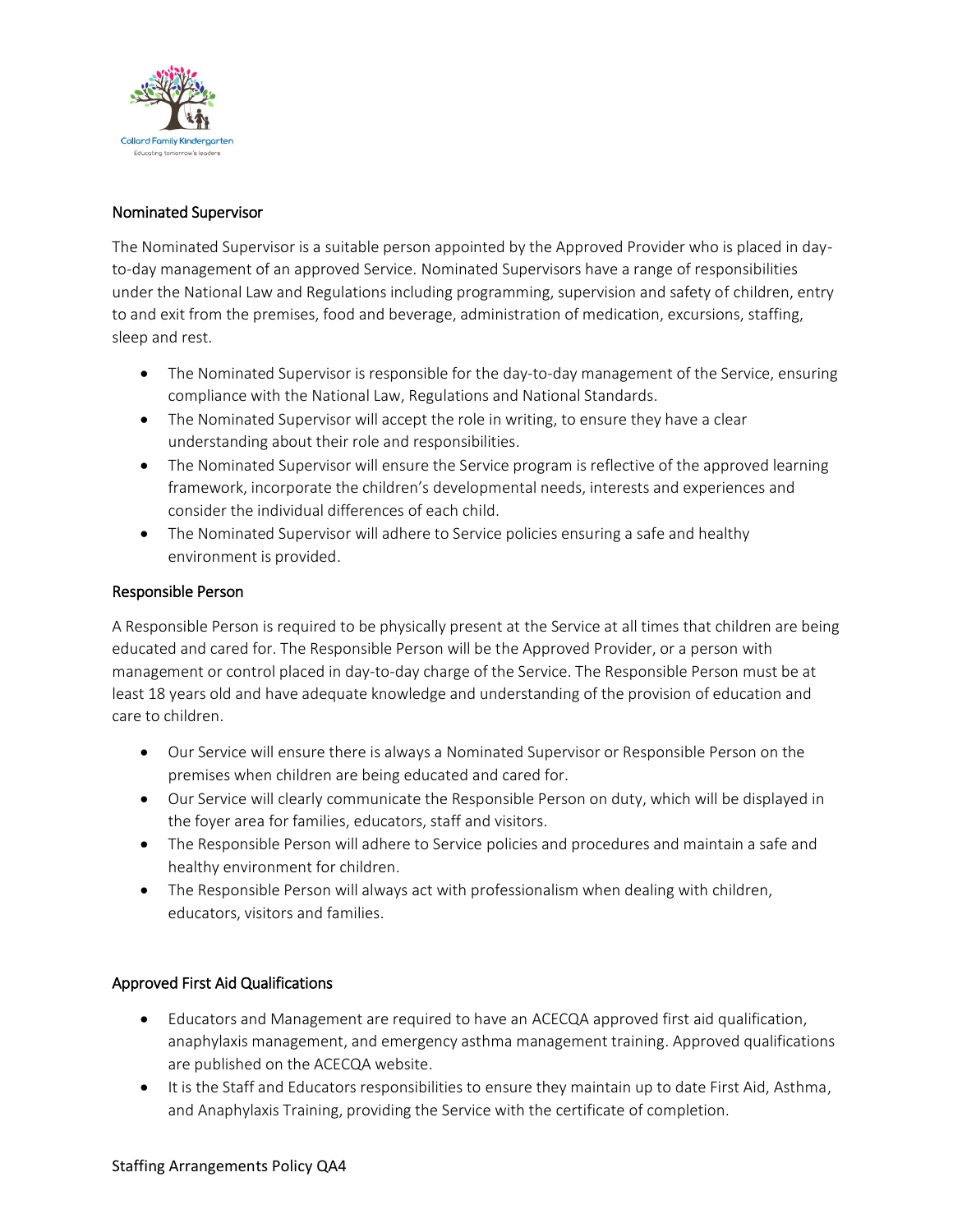

# Working with Children Check

A Working With Children Check is a requirement for people who work or volunteer in child-related work. It involves a national criminal history check and a review of findings of workplace misconduct. The result of a Working With Children Check is either a clearance to work with children for five years (NSW & Vic.), or a bar against working with children. Cleared applicants are subject to ongoing monitoring and relevant new records may lead to the clearance being revoked.

- To comply with National Regulations for those undertaking paid, or voluntary child-related work will acquire a Working with Children Check, which will be verified by the Service to protect the safety of children.
- Management will verify all Working With Children Checks to ensure the children are protected.
- Management will keep a record of the expiry date of the Working With Children Check for all staff.

## Staff Record

- Approved Services must keep information about the Nominated Supervisor, Educational Leader, Staff, Volunteers, Students and the Responsible Person at the Service.
- Details must include evidence of staff working directly with children, qualifications, training and Working with Children Check.
- All Staff, Educators, Students, Volunteers and Visitors are required to sign in and out each day.

## Supervision

Definition: Supervision refers to the action of supervising someone or something.

- Educators, who are supervising children, should ensure they are positioned where they can see as much of the environment as possible. Where there are water activities or high-risk experiences, close supervision is required.
- Infants and toddlers who are sleeping in cot rooms will be monitored and checked every 10 minutes.
- Older children will be supervised whilst sleeping or resting.
- Children will be supervised when hand washing and during toileting/nappy change times.
- Educators are required to adhere to the Service's Supervision Policy and floor plan to maintain effective supervision.
- Educators will interact with children where pedagogically appropriate whilst supervising.
- Supervising Educators will give their complete attention to the children and not perform other duties or tasks.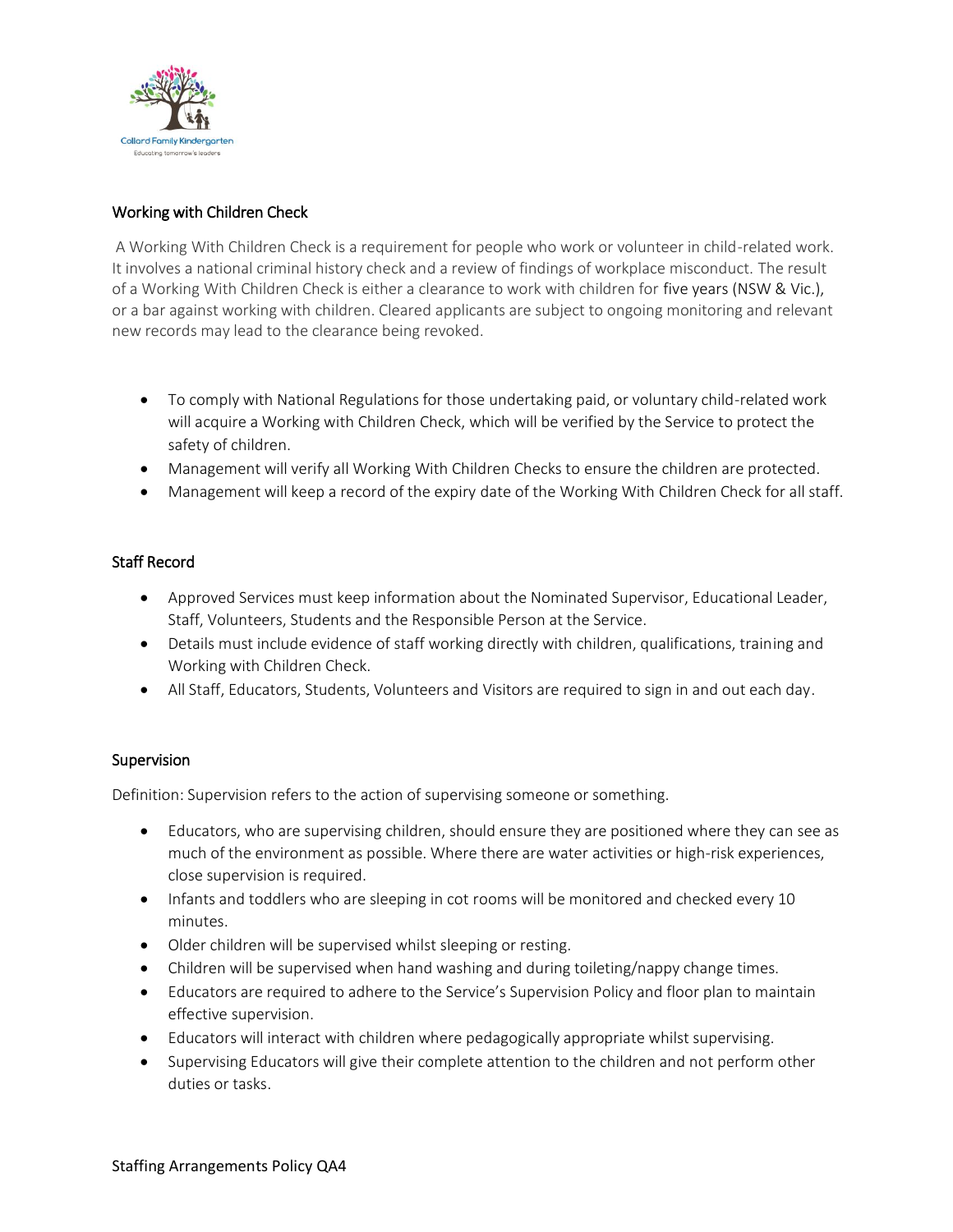

## Adequate Supervision:

Adequate supervision is a consideration for any part of the Service premises where children are educated and cared for, and is part of every educator's Duty of Care. Educators are required to ensure that children are in sight and/or hearing at all times, demonstrating the best interest of children is being provided. This includes toileting, sleep, rest, nappy changing and transition routines.

- Our Service will comply with educator to child ratios outlined in National Legislation and National Quality Standard.
- Educators will always be able to observe each child, respond to individual needs and attend to children as necessary.
- Educators will adjust their level of supervision depending on the area of the Service and the skills, age, dynamics and size of the group of children being supervised.
- Educators will communicate with other Staff and Educators about their supervision points, offer advice and aid to ensure children's safety is upheld at all times.
- When supervising outdoors Educators will position themselves so as to be able to see as much of the play area as possible.
- Unless discussing child or Service concerns, educators will not congregate together either inside or outside.

## Working directly with children

National Regulations state that an Educator cannot be included in calculating the Educator to child ratio of a Centre based Service unless the Educator is working directly with children. A record must be kept of Educators working directly with children which includes the name of each Educator and hours each Educator works directly with children being educated and cared for by the Service.

 To ensure compliance with regulations, we will only include Educators in the educator to child ratio who are working directly with the children.

## Rosters

- Our Service will ensure the roster and routine provides adequate supervision of children at all times.
- Rosters will be created to ensure the children receive continuity of care.
- Where possible, casual staff will be chosen from a pool of regular Educators with whom the children are familiar.